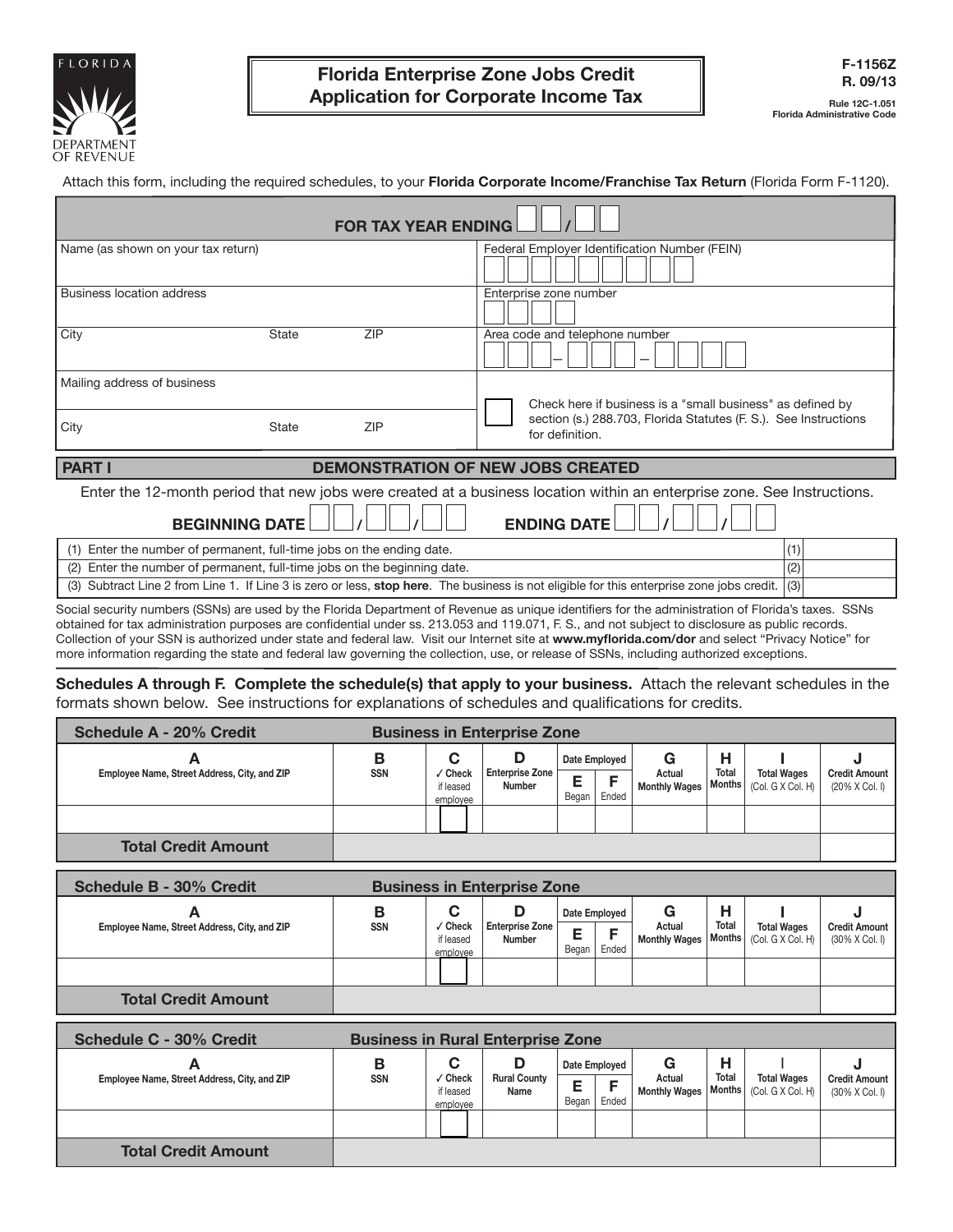#### **F-1156Z R. 09/13**

| <b>Schedule D - 45% Credit</b>                                                                                                                                                    |                                                                                                              |                                                 | <b>Business in Rural Enterprise Zone</b>                     |                             |               |                                     |                               |                                         |                                                         |
|-----------------------------------------------------------------------------------------------------------------------------------------------------------------------------------|--------------------------------------------------------------------------------------------------------------|-------------------------------------------------|--------------------------------------------------------------|-----------------------------|---------------|-------------------------------------|-------------------------------|-----------------------------------------|---------------------------------------------------------|
|                                                                                                                                                                                   | C<br>D<br>B                                                                                                  |                                                 |                                                              |                             | Date Employed | G                                   | н                             |                                         |                                                         |
| Employee Name, Street Address, City, and ZIP                                                                                                                                      | <b>SSN</b>                                                                                                   | √ Check<br>if leased                            | <b>Rural County</b><br>Name                                  | Е<br>Began                  | F<br>Ended    | Actual<br><b>Monthly Wages</b>      | <b>Total</b><br><b>Months</b> | <b>Total Wages</b><br>(Col. G X Col. H) | <b>Credit Amount</b><br>(45% X Col. I)                  |
|                                                                                                                                                                                   |                                                                                                              | employee                                        |                                                              |                             |               |                                     |                               |                                         |                                                         |
|                                                                                                                                                                                   |                                                                                                              |                                                 |                                                              |                             |               |                                     |                               |                                         |                                                         |
|                                                                                                                                                                                   | <b>Total Credit Amount</b>                                                                                   |                                                 |                                                              |                             |               |                                     |                               |                                         |                                                         |
| Schedule E - 40% to<br><b>Business in Enterprise Zone -</b>                                                                                                                       |                                                                                                              |                                                 |                                                              |                             |               |                                     |                               |                                         |                                                         |
| 44% Credit                                                                                                                                                                        | <b>Employees in Welfare Transition Program</b>                                                               |                                                 |                                                              |                             |               |                                     |                               |                                         |                                                         |
| A<br>Employee Name, Street Address, City, and ZIP                                                                                                                                 | $\mathbf B$<br><b>SSN</b>                                                                                    | $\mathbf C$<br>√ Check<br>if leased<br>emplovee | D<br>Credit %<br>(40, 41, 42, 43, or 44)<br>See Instructions | Date Employed<br>Е<br>Began | F<br>Ended    | G<br>Actual<br><b>Monthly Wages</b> | н<br>Total<br><b>Months</b>   | <b>Total Wages</b><br>(Col. G X Col. H) | J<br><b>Credit Amount</b><br>(40% to 44%<br>$X$ Col. I) |
|                                                                                                                                                                                   |                                                                                                              |                                                 |                                                              |                             |               |                                     |                               |                                         |                                                         |
| <b>Total Credit Amount</b>                                                                                                                                                        |                                                                                                              |                                                 |                                                              |                             |               |                                     |                               |                                         |                                                         |
|                                                                                                                                                                                   |                                                                                                              |                                                 |                                                              |                             |               |                                     |                               |                                         |                                                         |
| <b>Schedule F</b><br>Permanent, Full-Time Employees (Enterprise Zone Residents)<br><b>SSN</b><br>Name<br>Enterprise zone ID number                                                |                                                                                                              |                                                 |                                                              |                             |               |                                     |                               |                                         |                                                         |
| <b>Address</b>                                                                                                                                                                    |                                                                                                              |                                                 | City                                                         |                             |               |                                     |                               |                                         |                                                         |
| State, ZIP                                                                                                                                                                        |                                                                                                              |                                                 |                                                              |                             |               |                                     |                               |                                         |                                                         |
| <b>Subschedule F</b>                                                                                                                                                              | <b>Computation of the Allowable Credit</b>                                                                   |                                                 |                                                              |                             |               |                                     |                               |                                         |                                                         |
| Enter the number of permanent, full-time employees residing in an enterprise zone. Total must agree with Schedule F.<br>(1)<br>(1)                                                |                                                                                                              |                                                 |                                                              |                             |               |                                     |                               |                                         |                                                         |
| Enter the number of permanent, full-time employees.<br>(2)                                                                                                                        |                                                                                                              |                                                 |                                                              |                             |               |                                     |                               | (2)                                     |                                                         |
| Divide Line (1) by Line (2) and enter result here. Line (3) must be 20% or more to claim the increased credit<br>(3)<br>on Schedule B or D.                                       |                                                                                                              |                                                 |                                                              |                             |               |                                     |                               | (3)                                     |                                                         |
|                                                                                                                                                                                   |                                                                                                              |                                                 |                                                              |                             |               |                                     |                               |                                         |                                                         |
| <b>PART II</b><br>TAX LIABILITY LIMITATION AND COMPUTATION OF CREDIT (SEE INSTRUCTIONS)                                                                                           |                                                                                                              |                                                 |                                                              |                             |               |                                     |                               |                                         |                                                         |
| Enter amount of total tax due from Florida Form F-1120, Page 1, Line 11.<br>1.                                                                                                    |                                                                                                              |                                                 |                                                              |                             |               |                                     |                               | 1.                                      |                                                         |
| a.                                                                                                                                                                                | 2.<br>Enter the amount of certain other credits against the tax from Florida Form F-1120, Schedule V.<br>2a. |                                                 |                                                              |                             |               |                                     |                               |                                         |                                                         |
| b.<br>Capital Investment Credit                                                                                                                                                   | Florida Health Maintenance Organization Credits<br>2 <sub>b</sub>                                            |                                                 |                                                              |                             |               |                                     |                               |                                         |                                                         |
| Total other credits                                                                                                                                                               |                                                                                                              |                                                 |                                                              |                             |               | 2.                                  |                               |                                         |                                                         |
| 3.<br>Tax liability limitation (Line 1 minus Line 2).                                                                                                                             |                                                                                                              |                                                 |                                                              |                             |               |                                     | 3.                            |                                         |                                                         |
| Total credit allowable this year (Schedules A, B, C, D, and E, Column J).<br>4.                                                                                                   |                                                                                                              |                                                 |                                                              |                             |               |                                     | 4.                            |                                         |                                                         |
| 5.<br>Unused credit carryover from prior year (see instructions).                                                                                                                 |                                                                                                              |                                                 |                                                              |                             |               |                                     | 5.                            |                                         |                                                         |
| 6.<br>Total credit available for this year (sum of Line 4 and Line 5).                                                                                                            |                                                                                                              |                                                 |                                                              |                             |               |                                     | 6.                            |                                         |                                                         |
| 7.<br>Enterprise zone jobs credit allowed this year (Enter smaller of Line 3 or Line 6).<br>7.<br>Enter this amount on Florida Form F-1120, Schedule V (Credits against the tax). |                                                                                                              |                                                 |                                                              |                             |               |                                     |                               |                                         |                                                         |
| 8.<br>Unused credit carried forward to next year (Line 6 minus Line 7. If negative amount, enter zero).<br>8.                                                                     |                                                                                                              |                                                 |                                                              |                             |               |                                     |                               |                                         |                                                         |

Under penalties of perjury, I declare that I have read this Application and the facts stated in it are true to the best of my knowledge and belief.

\_\_\_\_\_\_\_\_\_\_\_\_\_\_\_\_\_\_\_\_\_\_\_\_\_\_\_\_\_\_\_\_ \_\_\_\_\_\_\_\_\_\_\_\_\_\_\_\_\_\_\_\_\_\_\_\_\_\_\_\_\_\_\_\_\_\_\_\_\_\_\_\_\_\_\_\_\_\_\_\_\_\_\_\_\_\_\_\_\_\_\_\_\_\_\_\_\_\_\_\_\_\_

Date **Signature of Business Owner** 

I certify that this Application contains the information required in subsection 220.181(2), F.S., and meets the criteria established as eligible to receive an enterprise zone jobs credit against Florida corporate income/franchise tax.

\_\_\_\_\_\_\_\_\_\_\_\_\_\_\_\_\_\_\_\_\_\_\_\_\_\_\_\_\_\_\_\_ \_\_\_\_\_\_\_\_\_\_\_\_\_\_\_\_\_\_\_\_\_\_\_\_\_\_\_\_\_\_\_\_\_\_\_\_\_\_\_\_\_\_\_\_\_\_\_\_\_\_\_\_\_\_\_\_\_\_\_\_\_\_\_\_\_\_\_\_\_\_ Date **Signature of Enterprise Zone Coordinator** Signature of Enterprise Zone Coordinator

To be entitled to an enterprise zone jobs credit the taxpayer must affirmatively demonstrate to the satisfaction of the Florida Department of Revenue that the requirements of section 220.181, F.S., have been met.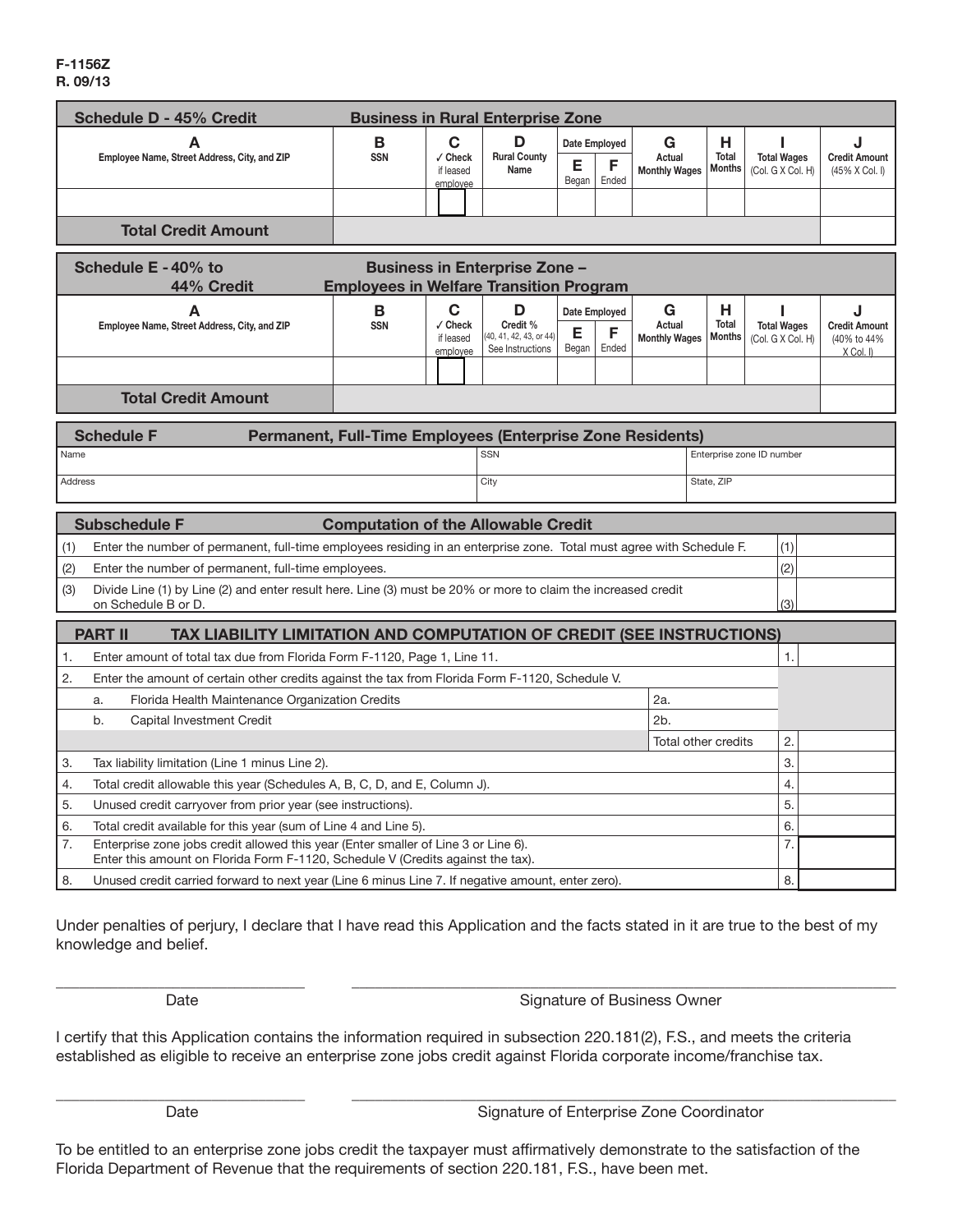

# **Instructions for Completing Florida Form F-1156Z Florida Enterprise Zone Jobs Credit Application for Corporate Income Tax**

## **General Instructions**

**Who must file?** Every business claiming the enterprise zone jobs credit **for employees** must complete and attach Florida Form F-1156Z, and all applicable schedules, to its corporate tax return for each tax year it claims the credit.

**When may a business take the credit?** This credit is not available if the business claims its enterprise zone jobs credit against sales tax.

**Who may qualify for the credit?** Corporations that are subject to the Florida Corporate Income Tax Code, increase the number of full-time jobs in an enterprise zone, and employ qualified new employees are eligible for the credit. A "new employee" must fit in one of the following categories:

- Is a resident of a Florida enterprise zone and works in a Florida enterprise zone for a qualified business located in a Florida enterprise zone. Welfare transition program participants do not have to live in an enterprise zone to be eligible, but must meet all other eligibility criteria.
- Is a resident of a rural county in Florida, and works in a Florida rural enterprise zone for a qualified business located in a Florida rural enterprise zone.
- Is a leased employee who is a resident of a Florida enterprise zone or a rural county in Florida, and works in a Florida enterprise zone or Florida rural enterprise zone for a qualified business located in a Florida enterprise zone or Florida rural enterprise zone. Qualified leased employees must meet all other eligibility criteria.

Employees, including leased employees, must work an average of at least 36 hours per week each month for more than six (6) months to be eligible for the enterprise zone jobs credit.

Part-time employees are not eligible for the credit. New employees must not have worked for the taxpayer within the previous 12 months.

The credit is calculated on the actual wages paid during the taxable year which are subject to reemployment tax and is based on monthly wages paid to each new employee for up to 24 consecutive months.

The State of Florida defines a "**small business**" in section (s.) 288.703, Florida Statutes (F.S.), as an independently owned and operated business employing 200 or fewer permanent full-time employees and whose total net worth is \$5 million or less, or any firm based in this state which has a Small Business Administration 8(a) certification.

The enterprise zone jobs credit is state financial assistance subject to the auditing and reporting requirements of the Florida Single Audit Act, under s. 215.97, F.S. For more information refer to http:www.myflorida.com/audgen/pages/flsas/htm or contact the Auditor General at (850 488-5534 or by e-mail at flaudgen@aud.state.fl.us.

## **Specific Instructions**

### **Part I. Demonstration of New Jobs Created**

Complete Part I to determine if the business is eligible to claim the enterprise zone jobs credit against corporate income tax.

Enter the beginning date and the ending date of the 12-month period during which the business will demonstrate that new jobs were created at a business location within an enterprise zone. The ending date of the 12-month period must be one of the following:

- The last day of the tax year immediately preceding the date the application is signed by the taxpayer; or
- The date the application is signed by the taxpayer.

**Line 1.** Enter the number of permanent, full-time jobs on the ending date of the 12-month period during which the business will demonstrate that new jobs were created at a business location within an enterprise zone. Employees in these jobs must have worked at least three months and average at least 36 hours a week.

**Line 2.** Enter the number of permanent, full-time jobs on the beginning date of the 12-month period during which the business will demonstrate that new jobs were created at a business location within an enterprise zone. Employees in these jobs must have worked at least three months and average at least 36 hours a week.

**Line 3.** Subtract the amount on Line 2 from the amount on Line 1 and enter the result on Line 3. If the amount on Line 3 is zero or less, the corporation is not eligible to claim the credit.

## **Explanation of Credits and Schedules**

#### **Business in Enterprise Zone - 20 Percent Credit (Use Schedule A)**

To qualify, the business must be located in a Florida enterprise zone and new employees must live in a Florida enterprise zone.

#### **Business in Enterprise Zone – 30 Percent Credit (Use Schedule B)**

To qualify, the business must be located in an enterprise zone, new employees must live in an enterprise zone, **and** 20 percent of **all full-time employees** must live in an enterprise zone. Use Subschedule F to decide if the business meets this 20 percent test.

#### **Business in Rural Enterprise Zone – 30 Percent Credit (Use Schedule C)**

To qualify, the business must be located in a Florida rural enterprise zone and new employees must live in a Florida rural county.

#### **Business in Rural Enterprise Zone – 45 Percent Credit (Use Schedule D)**

To qualify, the business must be located in a rural enterprise zone, new employees must live in a rural county, **and** 20 percent of **all full-time employees** must live in a rural enterprise zone. Use Subschedule F to decide if the business meets this 20 percent test.